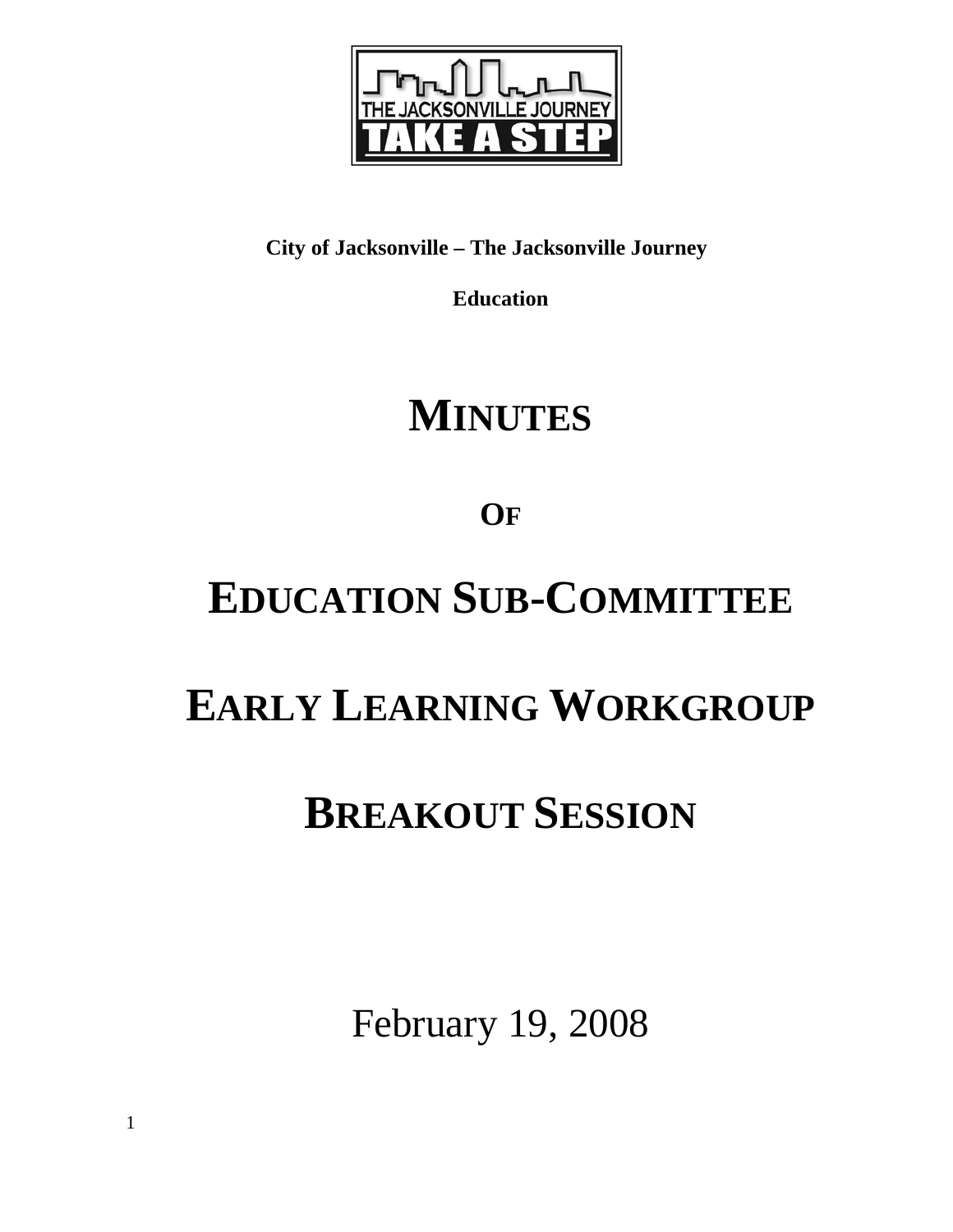# **The Jacksonville Journey – Education**

# **Education Sub-Committee**

# **Early Learning Workgroup - Breakout Session**

## **February 19, 2008**

## **1:35 p.m.**

**PROCEEDINGS before the Jacksonville Journey – Education Sub-Committee, Early Learning Workgroup taken on Tuesday, February 19, 2008, Edward Ball Building, 8th Floor, Room 851 – 214 N. Hogan Street, Jacksonville, Duval County, Florida commencing at approximately 1:3 5 p.m.** 

**Early Learning Workgroup** 

**Connie Stophel, Chair Vicki Burke, Member Cheryl Grymes, Member Deborah Heald (Gianoulis), Member Councilman Kevin Hyde, Member Reverend Perry Robinson, Member Susan Main, Early Learning Coalition, SME/Advisor**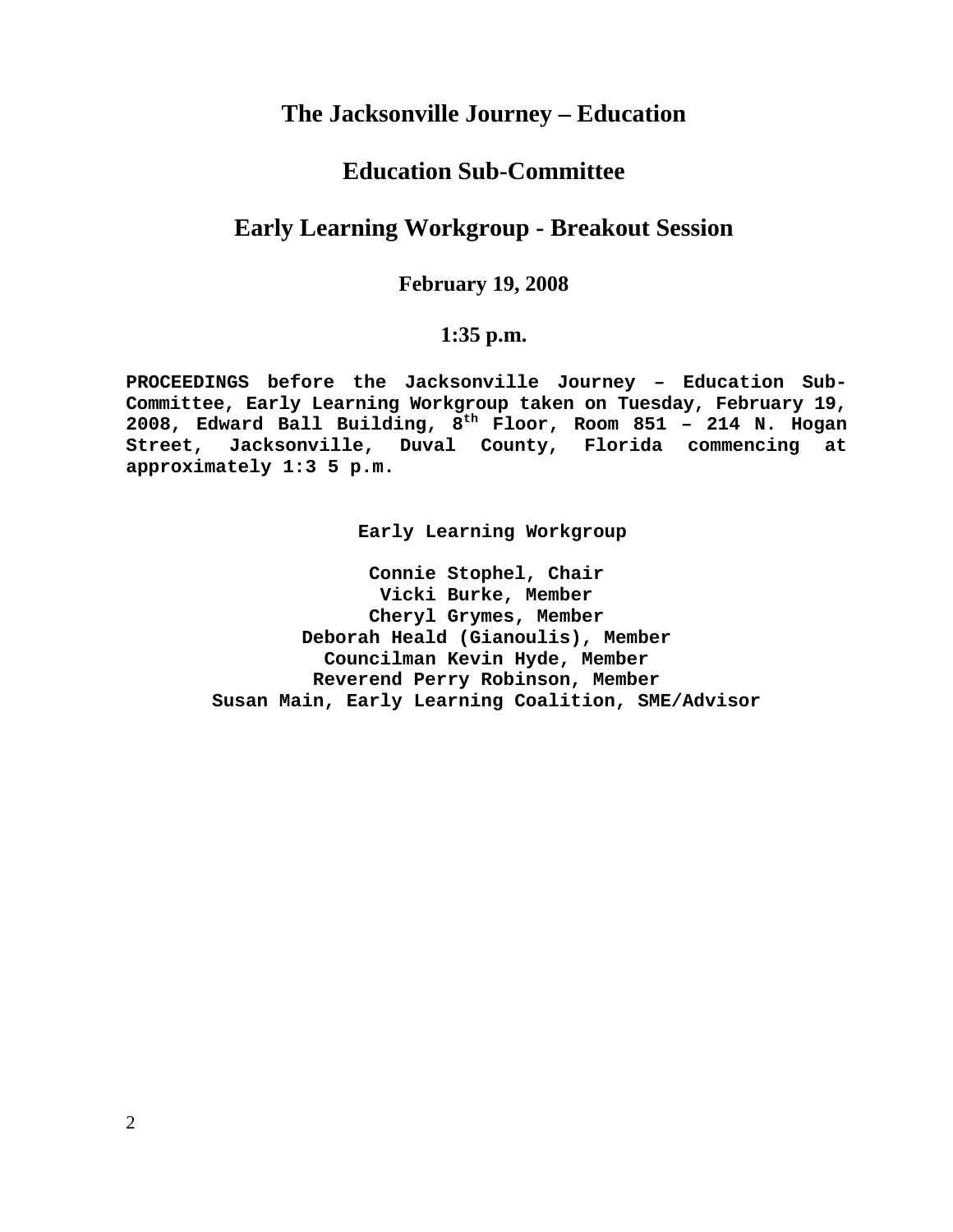## **APPEARANCES**

## **COMMITTEE CHAIRS & MEMBERS:**

W.C. GENTRY, Education Sub-Committee Chair CONNIE STOPHEL, Workgroup Chair VICKI BURKE, Member CHERYL GRYMES, Member SUSAN MAIN, EARLY LEARNING COALITION, SME/Advisor

### **ABSENTEE MEMBERS:**

COUNCILMAN KEVIN HYDE, Member DEBORAH HEALD (GIANOULIS), Member REVEREND PERRY ROBINSON, Member

### **STAFF:**

LINDA LANIER ALICE CHECORSKI

### **OTHERS PRESENT:**

Maria Coppola, P.R. Dr. Cheryl Fountain, FIE/UNF Lucretia Williams, Citizen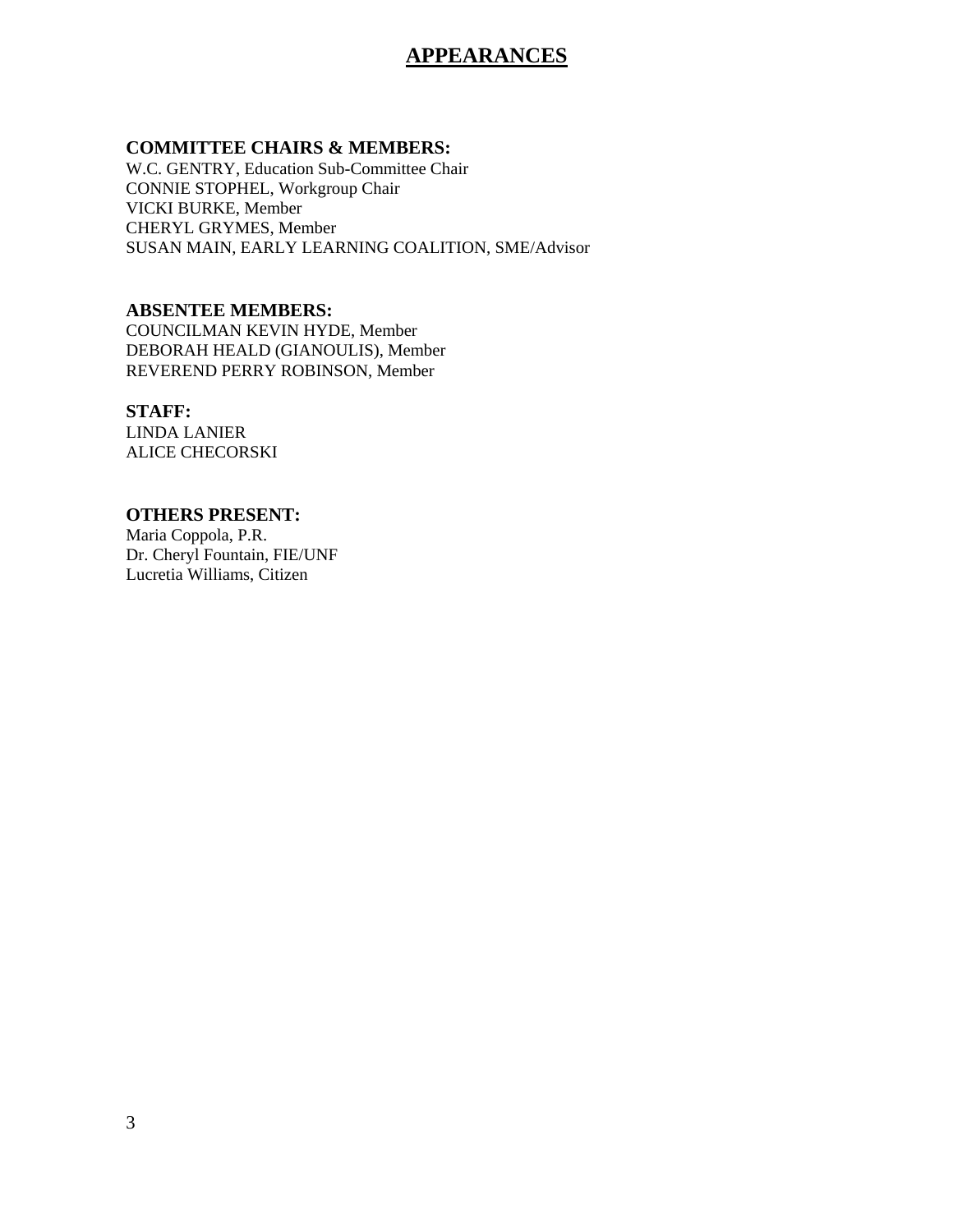#### **PROCEEDINGS**

February 19, 2008

Education Sub-Committee, Early Learning Workgroup 1:35 p.m.

#### Breakout Session

**Call to Order and Comments.** The meeting began at approximately 1:35 p.m.

#### **1. Purpose of Meeting.**

 Discuss the challenges (centered around early childcare and learning) impacting the Mayor's crime initiative – *The Jacksonville Journey*. The workgroup was asked by the Education Sub-Committee Chair, W.C. Gentry, to present their draft recommendations to the Sub-Committee at today's meeting.

#### **2. Discussion Items**

Connie Stophel, Chair, lead the workgroup in a review of their draft proposal of recommendations to the Education Sub-committee. Proposal #1 recommends adding 25 additional centers in Zone 1. Currently, only 2% meet "Gold Seal" quality standards. Susan Main stated we use the "Guiding Star" system for accreditation and only 34 of the 96 centers are accredited. Maria Coppola asked how many centers are in that zone. Connie Stophel replied there are approximately 175. Susan Main stated the additional 25 centers will be selected from Zone 1 which we are not serving and are the most needy. The workgroup decided to re-word the outcome regarding quality support teams. Dr. Cheryl Fountain said that if we are going to improve the quality of the center, at the end of two years their status should raise two stars. In terms of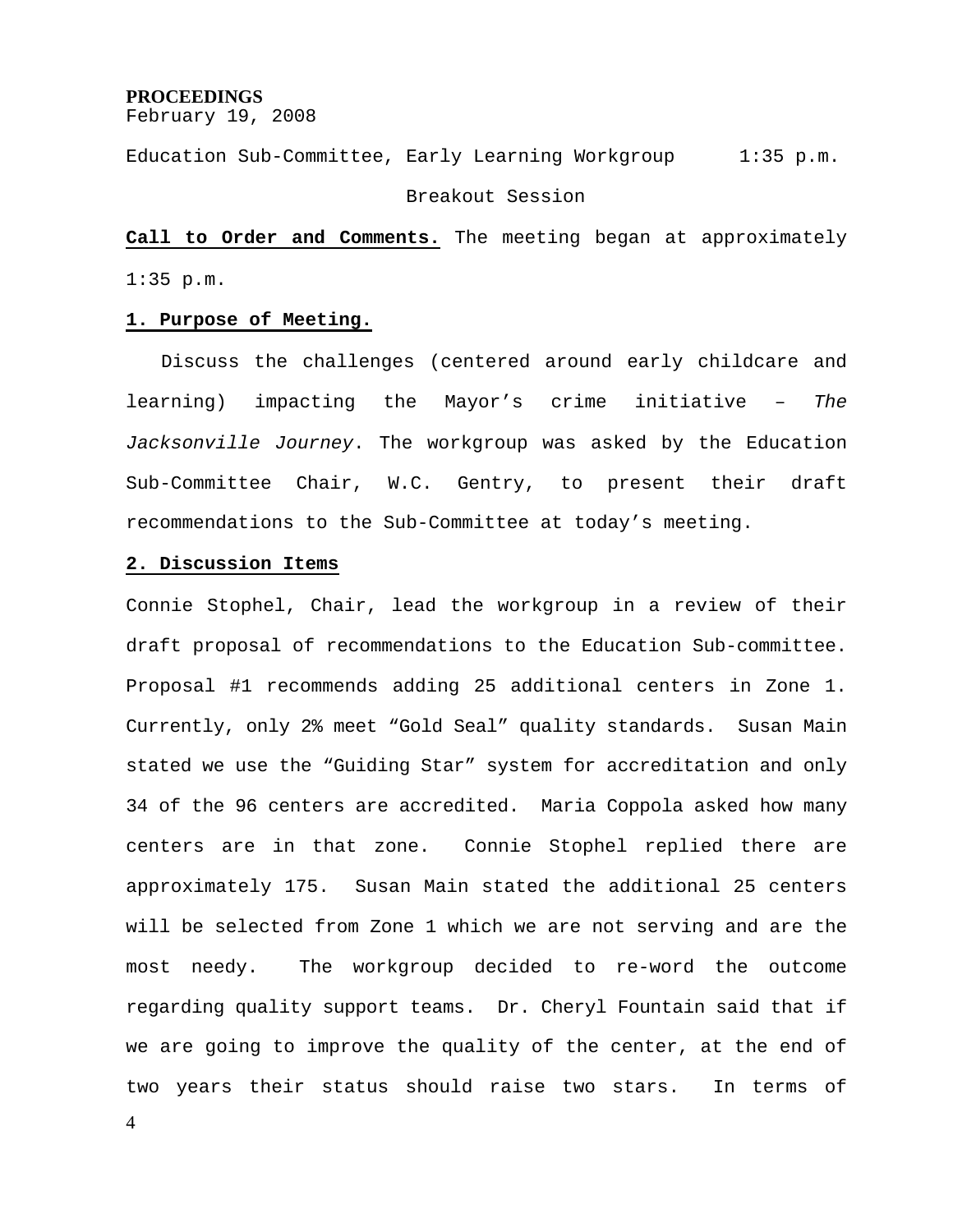outcomes for students, the group probably wants to think about a significant and meaningful improvement over the two year-period. Chairman Stophel reminded the group that Zone 1 was selected as a focus due to the high crime in these zip codes.

Maria Coppola asked how the group was going to select the 25 new centers. Susan Main stated the criteria is that they are already involved in the Quality Connections program because they have subsidized children and are high risk. In other words, the centers which have the highest number of low-income children. Cheryl Grymes asked why we are using the "Gold Seal" terminology. Susan Main said we are using the Guiding Star system as "Gold Seal" is an old standard.

Dr. Fountain directed her comments to the current number of 6,800 children served and the recommendation to add 1,700 children. The outcome should be to measure the increased quality of the centers, improve school readiness of targeted children; reduce grade retention of participating children.

Sub-committee Chair W.C. Gentry asked if the workgroup is recommending that there be an assessment in the center. Dr. Fountain suggested that one piece of the assessment be pre and post and design a sampling system. The second piece is looking at the "FLKRS" data to build a trend. Mr. Gentry said the report has to speak to the critical necessity of the school district working with the Early Learning Coalition because we have to have the data.

5 Maria Coppola asked if a survey has been conducted with firstgrade teachers in Zone 1. Connie Stophel said the group discussed